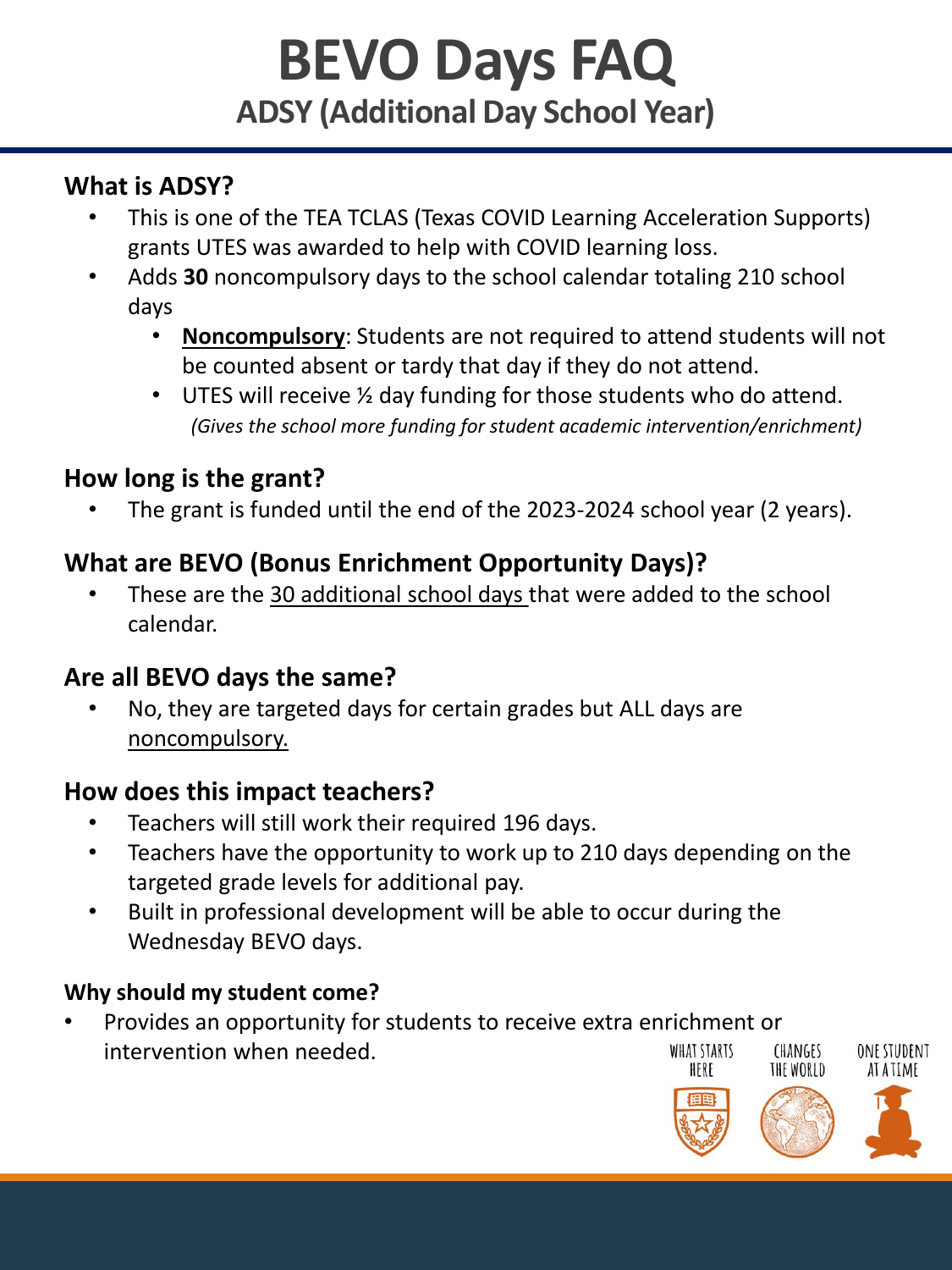# **BEVO Days FAQ ADSY (Additional Day School Year)**

#### **BEVO days in more detail:**

#### **AUGUST 1, 2, 3 JUMPSTART DAYS**

**PK and K** will have a staggered start

- Aug  $1 -$  ALL PK & K students will be able to come  $\frac{1}{2}$  a day either in the morning or afternoon.
- Aug  $2 \frac{1}{2}$  the PK & K class will come to school for a full day with a 3:30 dismissal.
- Aug  $3 \frac{1}{2}$  the PK & K class will come to school for a full day with 3:30 dismissal.
- Start and End time still to be determined.

#### **3 rd Grade**

- **ALL 3rd** grade students will have the opportunity to come for 2-3 hours per day to get a jumpstart on required assessments and adjust to the transition from 2<sup>nd</sup> to 3<sup>rd</sup>.
- Start and End time still to be determined.

#### **WEDNESDAYS**

- **ALL grades**
- Academics with teachers until 12:30 (Includes lunch).
- Fnrichment from  $12:30 3:30$ .
- Parents can bring their children to school and pick them up at 12:30, 3:30 or choose to keep them at home the entire day.
- Enrichment activities are still being determined.